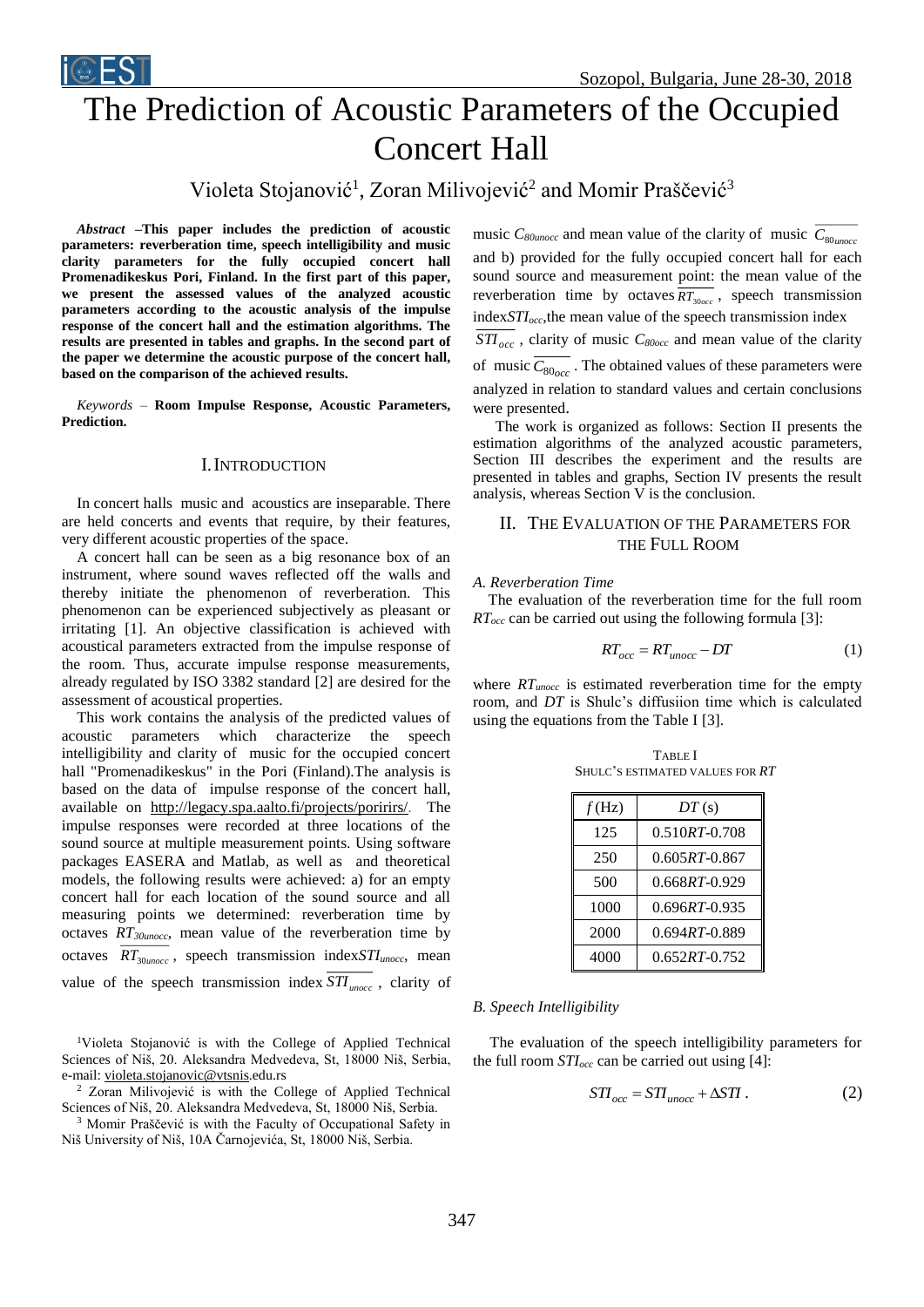

*STI unocc* is the index of the speech transmission for the empty room and  $\Delta STI$  je the value which is calculated using the following formula:

$$
\Delta STI = 0.45 \ln \frac{RT_{unocc}(2kHz)}{RT_{occ}(2kHz)} + 0.012 ,\qquad (3)
$$

where *RTunocc* is the reverberation time of the empty room and *RTocc* is the reverberation time of the full room. These values are taken at *f*=2 kHz [4].

### *C. Music Clarity*

The evaluation of the music clarity in the room, *C80*, can be carried out using Baron's theory of sound decreasing in which the direct sound follows an exponential decrease in sound energy [5, 6]. Propagation time of the direct sound from the source to the receiver at the distance *r* is  $t<sub>D</sub>=r/c$ , where *c* is the speed of sound.

For the room of the volume *V* integrated acoustic energy *l*  for the time  $t \geq t_D$ , where  $t \to \infty$ , at certain location in the room is:

$$
l(t) = 31200 \frac{RT}{V} e^{-\frac{13.82t}{RT}},
$$
 (4)

where *RT* is the reverberation time.

The evaluation of music clarity parameters in the room, *C80*, includes three components of the received sound at the receiver position: the direct sound *d* (Eq. 5), the early reflected sound *e* with the delay less than 80 ms (Eq. 6) and the late reflected sound *l* with the delay of more than 80 ms (Eq. 7):

$$
d = \frac{100}{r^2},\tag{5}
$$

$$
e = 31200 \frac{RT}{V} e^{-\frac{0.04r}{RT}} \left( 1 - e^{-\frac{1.11}{RT}} \right)
$$
 (6)

and

$$
l = 31200 \frac{RT}{V} e^{-\frac{0.04r}{RT}} e^{-\frac{1.11}{RT}}.
$$
 (7)

where *r* is the distance between the receiver and the source. The estimated parameter of the sound clarity in the room *C<sup>80</sup>* is:

$$
C_{80} = 10 \log \frac{\int_{t_0}^{t_0 - 0.08} p^2(t)dt}{\int_{t_0 + 0.08}^{\infty} p^2(t)dt} = 10 \log \frac{d+e}{l}
$$
 (8)

## Sozopol, Bulgaria, June 28-30, 2018 III. EXPERIMENTS

The evaluation of the acoustic parameters has been carried out for thePromenadikeskusconcert hall in Pori, Finland, which is shown in the Fig. 1.

According to the impulse responses [7] we determined the value of the objective acoustic parameters *RT30*, *STI* and *C<sup>80</sup>* for the unoccupied concert hall. Evaluation of these parameters was performed using theoretical models and Matlab program package.

For the analysis of acoustic parameters, we considered three locations of the sound source S and 4 (of 7) measurement locations, MP, the receiver, with the arrangement shown in Fig. 2.





Fig. 2. Location of sound sources (S1, S2 i S3) and measuring points ( $MP1 \div MP4$ ).

For the purpose of the room acoustic analysis, we calculated mean values of acoustic parameters considered for each position of the sound source at the measuring point and for each position of the sound source at all measuring points in the analyzed hall. The results are presented in tables and graphs.

#### *A. The Basis*

The impulse responses base contains audio recordings of the Pori Promenadikeskus concert hall impulse responses that have been recorded within the TAKU/V  $\ddot{A}$  RE technical project [7]. The dimensions of the hall are:  $33 \times 23 \times 15$  m. Total volume is approximately  $9500 \text{ m}^3$  and capacity of about 700 people.

The responses were acquired using the IRMA measurement system. For all measurements, 48 kHz sampling rate and 16 bit A/D and D/A conversion were used. Two sound sources were utilized in the measurements. The measurements were performed using an omnidirectional loudspeaker DPA 4006 and a subwoofer. The impulse responses were measured using logarithmic sinusoidal sweep excitation. For measurements, the sweeps were synthesized in the time domain.

## *B. Results*

Table II shows the values: a) the reverberation time *RT*<sub>30*unocc*, and mean value of the reverberation times,  $RT_{30 \mu nocc}$ ,</sub> for the unoccupied hall, b) of the Schultz diffusion, *DT* and c)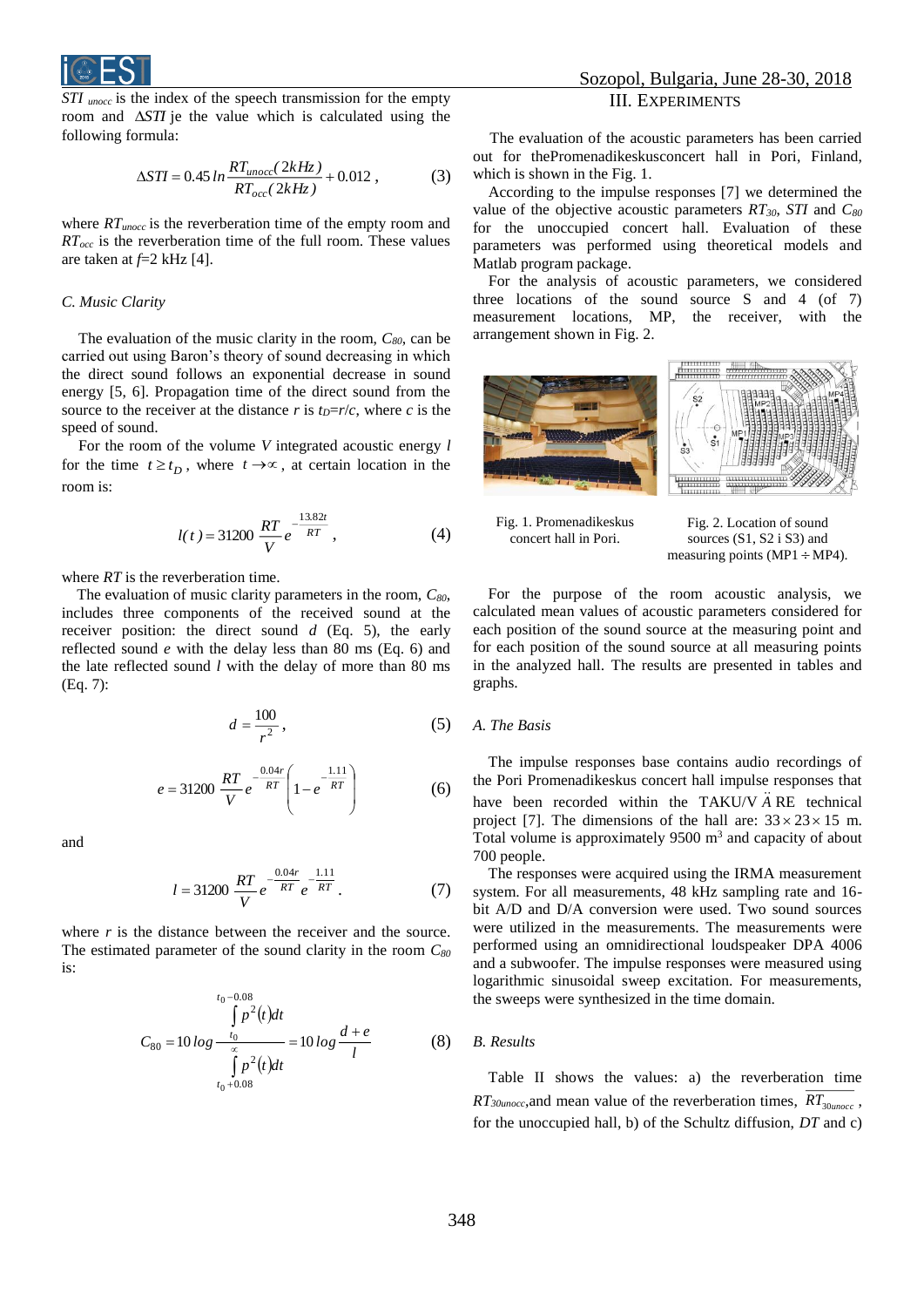

mean value of the reverberation times  $RT_{30000}$  for the occupied hall. Tables  $III - V$  show the values: a) the reverberation time (1kHz, 2kHz), the speech transmission index and the clarity for the music for the unoccupied and occupied hall and b) the mean values of these parametars for MP points for sound source locations S1, S2 and S3. The change in mean values of reverberation time at measuring points for the unoccupied and

occupiedconcert hall for the sound soucers positions S1, S2 and S3 is shown in Fig. 3. The change in the mean values of transmission index and clarity for music at measuring points for the unoccupied and occupied concert hall for the sound soucers positions  $S1$ ,  $S2$  and  $S3$  is shown in Fig. 4. – Fig. 6., respectively.



Fig.3. The mean value of the reverberation time at the measured points for both unoccupied and occupied concert hall for sound source locations: a) S1, b) S2 and c) S3.



Fig. 4. The mean value of the transmission index (a) and clarity for music (b) at the measuring points for unoccupied and occupied concert hall for positions of sound soucers S1.

## IV. THE RESULTS ANALYSIS

Based on results shown in the Tables  $II - V$  and in the Figs. 3. - 6. we can draw the following conclusions:

1) The predicted mean values  $RT_{30<sub>occ</sub>}$ , obtained by using the values to predict Schultz values (Table. I), are for all sound sources and measuring points less than the mean values  $RT_{30 \mu nocc}$ . The decrease in the values of the reverberation time is especially important at frequencies close to or equal to the frequency  $f = 1$  kHz because they are most important to the quality of speech intelligibility. At the positions of the sound source S1, S2 and S3, the decrease of the value of this parameter is  $\Delta RT_{30}$  (1 kHz) = {0.7 *s*, 0.715 *s*, 0.72 *s*}.

2) At medium frequencies, the predicted mean values  $RT_{30000}$  for all positions of the sound source are the same and equal *RT30srf* = 1.695 s. The calculated optimum reverberation time (depending on the volume) is  $RT_{opt} = 2.04$  s. These

TABLE II THE VALUES THE REVERBERATION TIME FOR UNOCCUPIED AND OCCUPIED CONCERT HALL AND SCHULTZ DIFFUSION TIME, *DT*

| Sound          | $\mathcal{f}$ | $RT$ 30unocc $(s)$ |                 |      |      | $RT_{30unocc}$ | DT   | $RT_{30occ}$ |
|----------------|---------------|--------------------|-----------------|------|------|----------------|------|--------------|
| source         | (Hz)          | MP1                | MP <sub>2</sub> | MP3  | MP4  | (s)            | (s)  | (s)          |
|                | 125           | 2.71               | 2.59            | 2.83 | 0.76 | 2.22           | 0.42 | 1.8          |
|                | 250           | 2.44               | 2.42            | 2.56 | 2.51 | 2.48           | 0.63 | 1.85         |
| S <sub>1</sub> | 500           | 2.45               | 2.4             | 2.43 | 2.47 | 2.44           | 0.7  | 1.74         |
|                | 1000          | 2.33               | 2.34            | 2.36 | 2.36 | 2.35           | 0.7  | 1.65         |
|                | 2000          | 2.12               | 2.13            | 2.12 | 2.13 | 2.13           | 0.59 | 1.54         |
|                | 4000          | 1.72               | 1.72            | 1.72 | 1.76 | 1.73           | 0.38 | 1.35         |
|                | 125           | 2.62               | 2.64            | 2.7  | 2.79 | 2.69           | 0.66 | 2.03         |
|                | 250           | 2.41               | 2.36            | 2.54 | 2.57 | 2.47           | 0.63 | 1.84         |
| S <sub>2</sub> | 500           | 2.45               | 2.33            | 2.42 | 2.4  | 2.4            | 0.67 | 1.73         |
|                | 1000          | 2.36               | 2.37            | 2.4  | 2.35 | 2.37           | 0.71 | 1.66         |
|                | 2000          | 2.09               | 2.11            | 2.13 | 2.15 | 2.12           | 0.59 | 1.53         |
|                | 4000          | 1.7                | 1.68            | 1.75 | 1.75 | 1.72           | 0.37 | 1.35         |
|                | 125           | 2.71               | 2.66            | 1.04 | 2.8  | 2.3            | 0.47 | 1.83         |
|                | 250           | 2.46               | 2.52            | 2.48 | 2.5  | 2.49           | 0.64 | 1.85         |
| S3             | 500           | 2.4                | 2.39            | 2.44 | 2.41 | 2.41           | 0.68 | 1.73         |
|                | 1000          | 2.38               | 2.36            | 2.37 | 2.41 | 2.38           | 0.72 | 1.66         |
|                | 2000          | 2.13               | 2.1             | 2.14 | 2.14 | 2.13           | 0.59 | 1.54         |
|                | 4000          | 1.73               | 1.7             | 1.7  | 1.76 | 1.72           | 0.37 | 1.35         |

#### TABLE III

THE VALUES: THE REVERBERATION TIME (1KHZ, 2KHZ), THE SPEECH TRANSMISSION INDEX AND THE CLARITY FOR THE MUSIC FOR THE UNOCCUPIED AND OCCUPIED HALL FOR MP POINTS FOR SOUND SOURCE LOCATION S1

| MP | $RT$ 30 $unocc$<br>(s)           | $(1 kHz)$ $(1 kHz)$ $(2 kHz)$ $(2 kHz)$ $STI$ <sub>unocc</sub> $STI_{occ}$<br>(s) | $RT_{30occ}$ $RT_{30unoc}$ $RT_{30occ}$<br>(s) | (s)                 |                          |             | $C$ 80 $\mu$ nocc $C$ 80 $\sigma$ cc<br>(dB) | (dB)    |
|----|----------------------------------|-----------------------------------------------------------------------------------|------------------------------------------------|---------------------|--------------------------|-------------|----------------------------------------------|---------|
| 1  | 2.33                             | 1.64                                                                              | 2.12                                           | 1.54                | 0.515                    | 0.671       | $-0.1$                                       | 2.18    |
| 2  | 2.34                             | 1.65                                                                              | 2.13                                           | 1.54                | 0.458                    | 0.616       | $-1.83$                                      | $-0.53$ |
| 3  | 2.36                             | 1.65                                                                              | 2.12                                           | 1.54                | 0.476                    | 0.632       | $-2.7$                                       | $-1.04$ |
| 4  | 2.36                             | 1.65                                                                              | 2.13                                           | 1.54                | 0.475                    | 0.633       | $-2.03$                                      | $-1.74$ |
|    | $RT_{30unocd}$<br>(1 kHz)<br>(s) | $RT_{30occ}$<br>(1 kHz)<br>(s)                                                    | $RT_{30unocc}$<br>(2 kHz)(2 kHz)<br>(s)        | $RT_{30occ}$<br>(s) | $\overline{STI}_{unocc}$ | $STI_{occ}$ | $C_{80unoc}$ $C_{80occ}$<br>(dB)             | (dB)    |
|    | 2.35                             | 1.65                                                                              | 2.125                                          | 1.54                | 0.48                     | 0.638       | $-1.67$                                      | $-0.28$ |



Fig. 5. The mean value of the transmission index (a) and clarity for music (b) at the measuring points for unoccupied and occupied concert hall for positions of sound soucers S2.